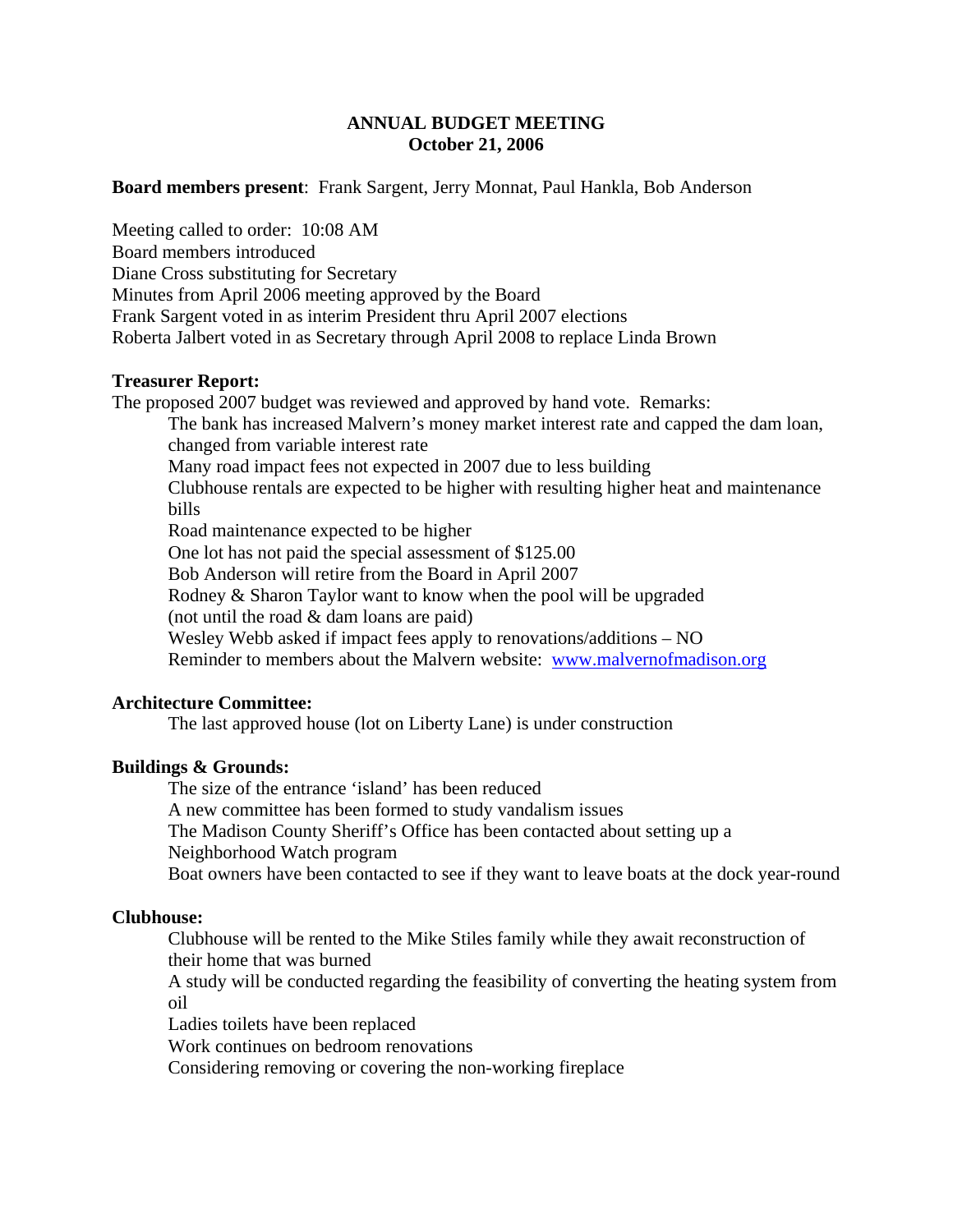5 and 10 year plans are required by the Stat in the operation of HOAs. Bill Rowe has been in contact with the agency about these requirements

Dianna Allen questioned when the Stiles family will exit the Clubhouse – ans. By 10-31- 06

## **Roads:**

A new sign has been placed at the entrance regarding Private Property, but our attorney does not believe it is in conflict with the Sheriff's office patrols and it may help in limiting insurance claims

There have been lots of problems with trespassers at the dock areas and trash left there Paving and patching of the roads has not been completed

A speed bump will be installed on Malvern Drive just below the  $1<sup>st</sup>$  driveway Remarks: David Davis wanted to register his opposition

Angie Wiseman suggested people pull forward at the mailboxes to allow room for others Caroline Busik wanted to know if gravel was still to be filled along the shoulders of the

roads and if so, all or only some? Answer: only where needed to keep shoulders in tact.  **Long-term Planning:**

Malvern, and the rest of the area, is seeing an increase in population and traffic The pool is approximately 30 years old – a survey of users should be done in order to determine its future use

Rodney Taylor would like to see the pool replaced sooner, rather than later and would rather incur more debt on existing loans instead of waiting to pay them off

Sharon Taylor, who is on the Pool Committee stated no meetings have been called by Bill Rowe as yet

Barry Cliver wanted to know when we thought we would have to repave the roads. Answer: about 5 years.

Don Nicholson suggested turning the roads over to the State

# **Volunteers:**

Karen Pilkerton was not at the meeting, but Gary Pilkerton reminded everyone that Karen's comments were in the last Communicator.

# **Old Business:**

The Board asked whether the community wants the Board to look into presenting amendments to the by-laws regarding limiting parking commercial vehicles greater than 7,500 lbs. in Malvern unless grandfathered.

Sharon Taylor asked what the real issue is. Answer: there are persons living in Malvern that drive their commercial vehicles home and park on their lots.

Barry Cliver spoke for not allowing commercial vehicles to be garaged on lots Caroline Busik wanted to know the definition of commercial vehicles

David Davis believes it is a non-issue

Rodney Taylor hauls racecars for a hobby and drives his Allegheny Power truck home when he's on call

Don Nicholson thinks it would infringe on a homeowner's rights to be denied the ability to park a personal vehicle on their property